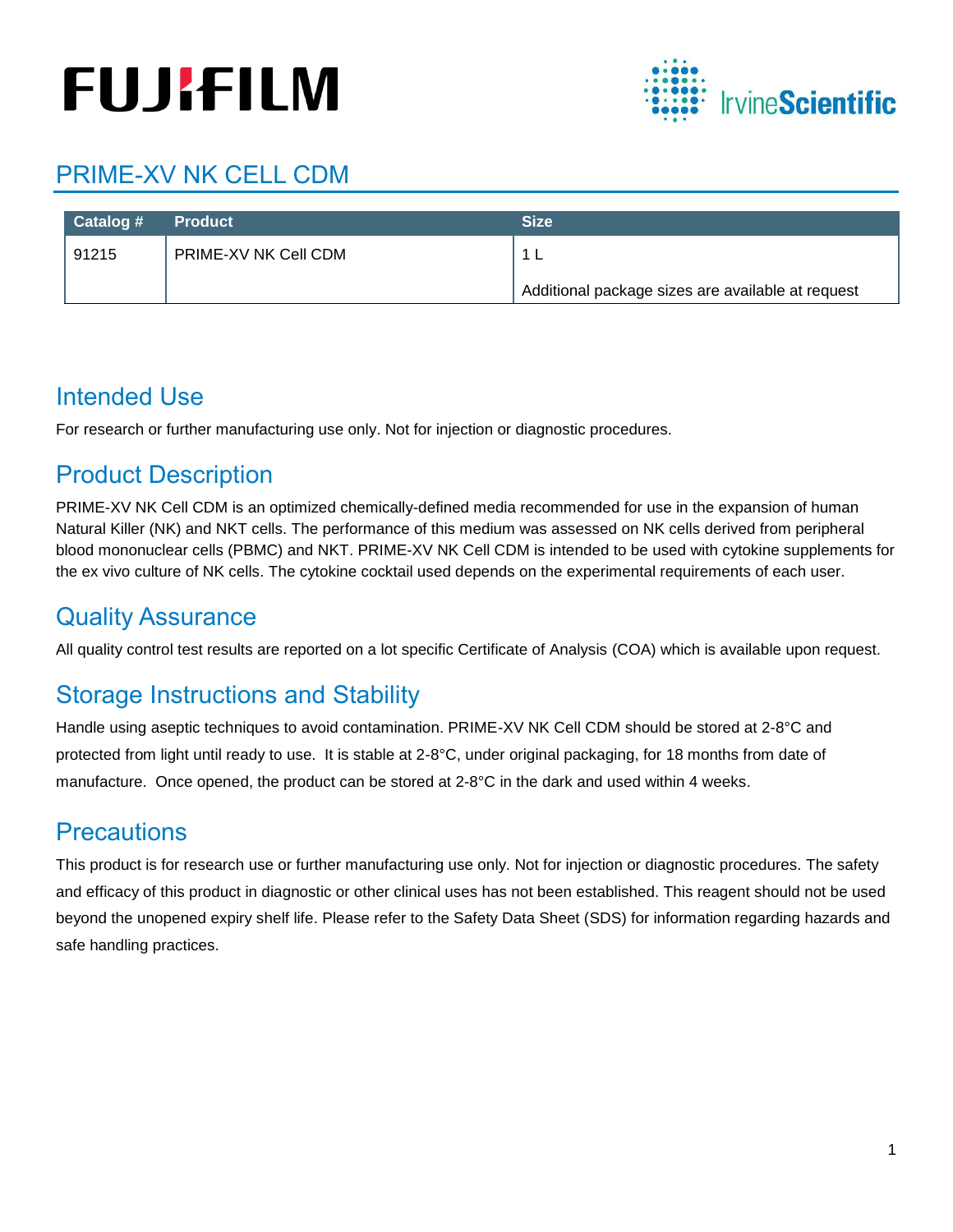## Directions for Use

The following protocols are optimized for the expansion of NK cells enriched from PBMCs and PBMC-derived NKT cells. with PRIME-XV NK Cell CDM.

#### **PROTOCOL FOR PBMC-DERIVED NK CELL EXPANSION**

#### **Activation and expansion media preparation**

- 1. Prepare 1 mL of seeding media (PRIME-XV NK Cell CDM) per 1x10<sup>6</sup> enriched NK cells by adding the following recommended cytokine concentrations: 500 IU/mL recombinant human IL-2 (rhIL-2), 10 ng/mL rhIL-12, 10 ng/mL rhIL-18, and 10 ng/mL rhIL-21.
- 2. Prepare 50 mL of 2x expansion media (PRIME-XV NK Cell CDM) per 1x10<sup>6</sup> enriched NK cells by doubling the relative concentrations of the cytokines presented in Step 1, as follows: 1000 IU/mL recombinant human IL-2 (rhIL-2), 20 ng/mL rhIL-12, 20 ng/mL rhIL-18, and 20 ng/mL rhIL-21.

#### **NK cell preparation**

- 3. Equilibrate sufficient amount of PRIME-XV NK Cell CDM at 37˚C for at least 15 minutes before using. Note: To avoid temperature cycling, determine the total volume needed before equilibration.
- 4. Frozen cells: Thaw vial of cells by gently stirring in a 37˚C water bath for 1 minute.
	- a. Carefully transfer entire contents of the vial into a 15mL conical tube containing 10 mL of PRIME-XV NK Cell CDM.
	- b. Take a sample for counting. Spin cells down at 300 g for 5 minutes.
	- c. Carefully aspirate supernatant leaving a minimum volume of media covering the cell pellet.
- 5. Fresh cells: Carefully transfer entire contents of the vial into a 15mL conical tube containing 10 mL of PRIME-XV NK Cell CDM.
	- a. Take a sample for counting. Spin cells down at 300 g for 5 minutes.
	- b. Carefully aspirate supernatant leaving a minimum volume of media covering the cell pellet.
- 6. If using whole PBMCs, enrich for NK cells using magnetic beads or a fluorescence activated cell sorter.
	- a. Positive selection: select for CD56<sup>+</sup> cells.
	- b. Negative selection: deplete CD3+ cells.
	- c. May use multiple enrichment methods, as necessary.
	- d. Take a sample for counting. Spin cells down at 300 g for 5 minutes.
	- e. Carefully aspirate supernatant leaving a minimum volume of media covering the cell pellet.
- 7. Phenotype cells using flow cytometry (Live/dead, CD3, CD56, CD16).
	- a. If enriching NK cells, compare pre- and post-enrichment samples.

#### **NK cell culture setup**

- 8. Resuspend cell pellet in 1x seeding media (Step 1) at a concentration of 0.5 x 10<sup>6</sup> NK cells/mL
- 9. Activate cells as appropriate for application. FISI R&D used commercially available activation beads.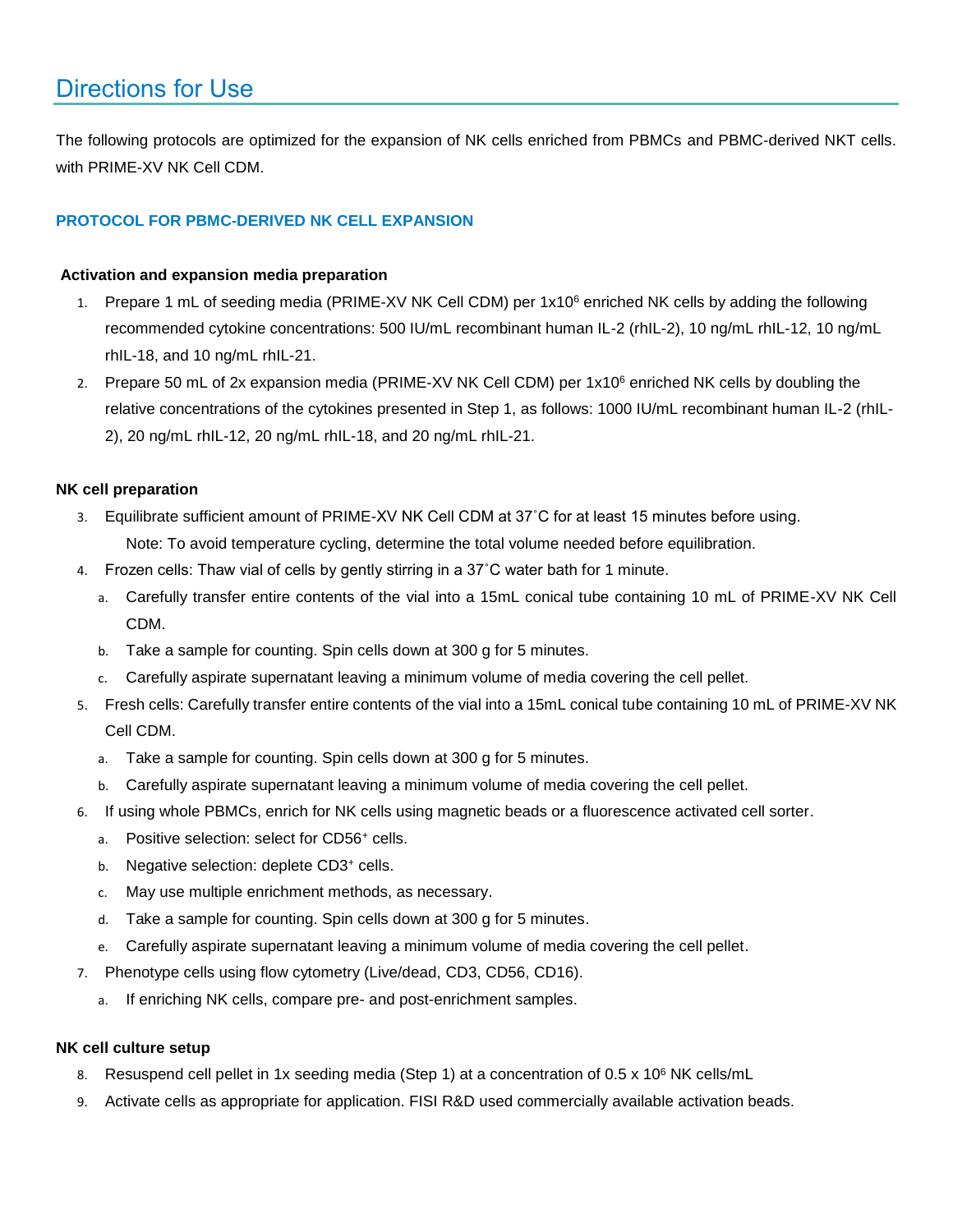- 10. Aliquot 2 mL of the activated cell & cytokine mix into a T-25 flask and culture vertically in normal tissue culture conditions.
	- a. 37˚C, 5% CO2, humidified incubator.
	- b. Incubate for up to 14 days.
- 11. Feed cells every 2-3 days by doubling the media volume with the 2x expansion media (Step 2).
	- a. The culture volume may be transferred to larger vessels to accommodate the increase in volume over the two weeks.
	- b. With every feed, assess the viable cell density, viability, and flow cytometry phenotype of the cells.
	- c. Centrifugation of cells between feeds is unnecessary.

#### **PROTOCOL FOR PBMC-DERIVED NKT CELL EXPANSION**

#### **NKT cell preparation**

- 1. Equilibrate sufficient amount of PRIME-XV NK Cell CDM at 37˚C for at least 15 minutes before using. Note: To avoid temperature cycling, determine the total volume needed before equilibration.
- 2. Frozen cells: Thaw vial of cells by gently stirring in a 37˚C water bath for 1 minute.
	- a. Carefully transfer entire contents of the vial into a 15mL conical tube containing 10 mL of PRIME-XV NK Cell CDM.
	- b. Take a sample for counting. Spin cells down at 300 g for 5 minutes.
	- c. Carefully aspirate supernatant leaving a minimum volume of media covering the cell pellet.
- 3. Fresh cells: Carefully transfer entire contents of the vial into a 15mL conical tube containing 10 mL of PRIME-XV NK Cell CDM.
	- a. Take a sample for counting. Spin cells down at 300 g for 5 minutes.
	- b. Carefully aspirate supernatant leaving a minimum volume of media covering the cell pellet.
- 4. OPTIONAL: enrich for NK cells using magnetic beads or a fluorescence activated cell sorter
	- a. Select for CD3<sup>+</sup>CD56<sup>+</sup> cells.
	- b. May use multiple enrichment methods, as necessary.
	- c. Take a sample for counting. Spin cells down at 300 g for 5 minutes.
	- d. Carefully aspirate supernatant leaving a minimum volume of media covering the cell pellet.
- 5. Phenotype cells using flow cytometry (Live/dead, CD3, CD56, CD16).

If enriching NKT cells, compare pre- and post-enrichment samples.

#### **NKT cell culture setup**

- 6. Supplement appropriate volume PRIME-XV NK Cell CDM with 1000 IU/mL IL-2.
- 7. Resuspend NKT cell pellet in supplemented PRIME-XV NK Cell CDM at 0.5x10<sup>6</sup> NKT cells/mL.
- 8. Aliquot 2 mL of the cell & cytokine mix into a T-25 flask and culture vertically in normal tissue culture conditions.
	- a. 37°C, 5% CO<sub>2</sub>, humidified incubator.
	- b. Incubate for up to 14 days.
- 9. Feed cells every 2-3 days by doubling the media volume using IL-2 supplemented PRIME-XV NK Cell CDM from Step 6.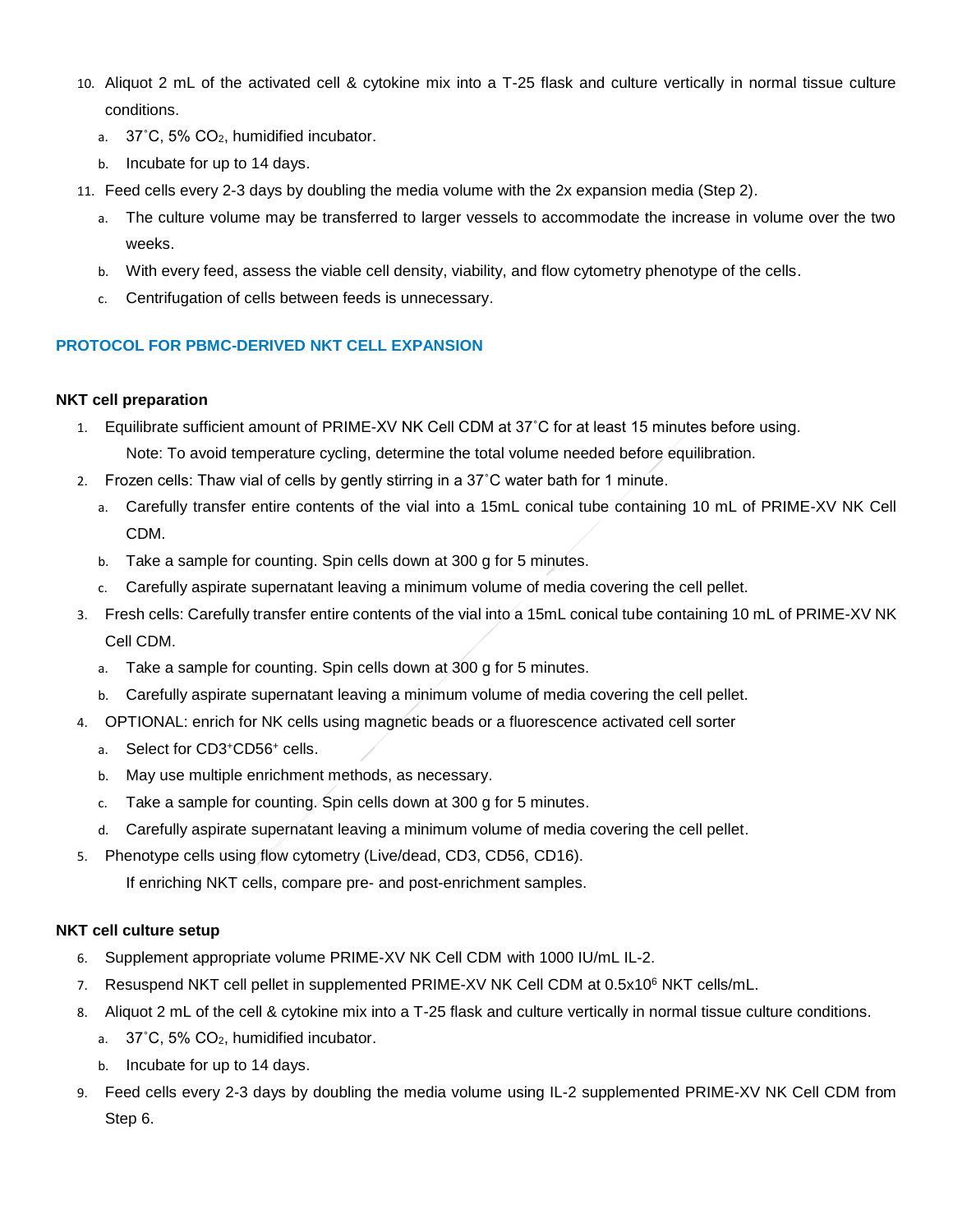- a. The culture volume may be transferred to larger vessels to accommodate the increase in volume over the two weeks.
- b. With every feed, assess the viable cell density, viability, and flow cytometry phenotype of the cells.
- c. Centrifugation of cells between feeds is unnecessary.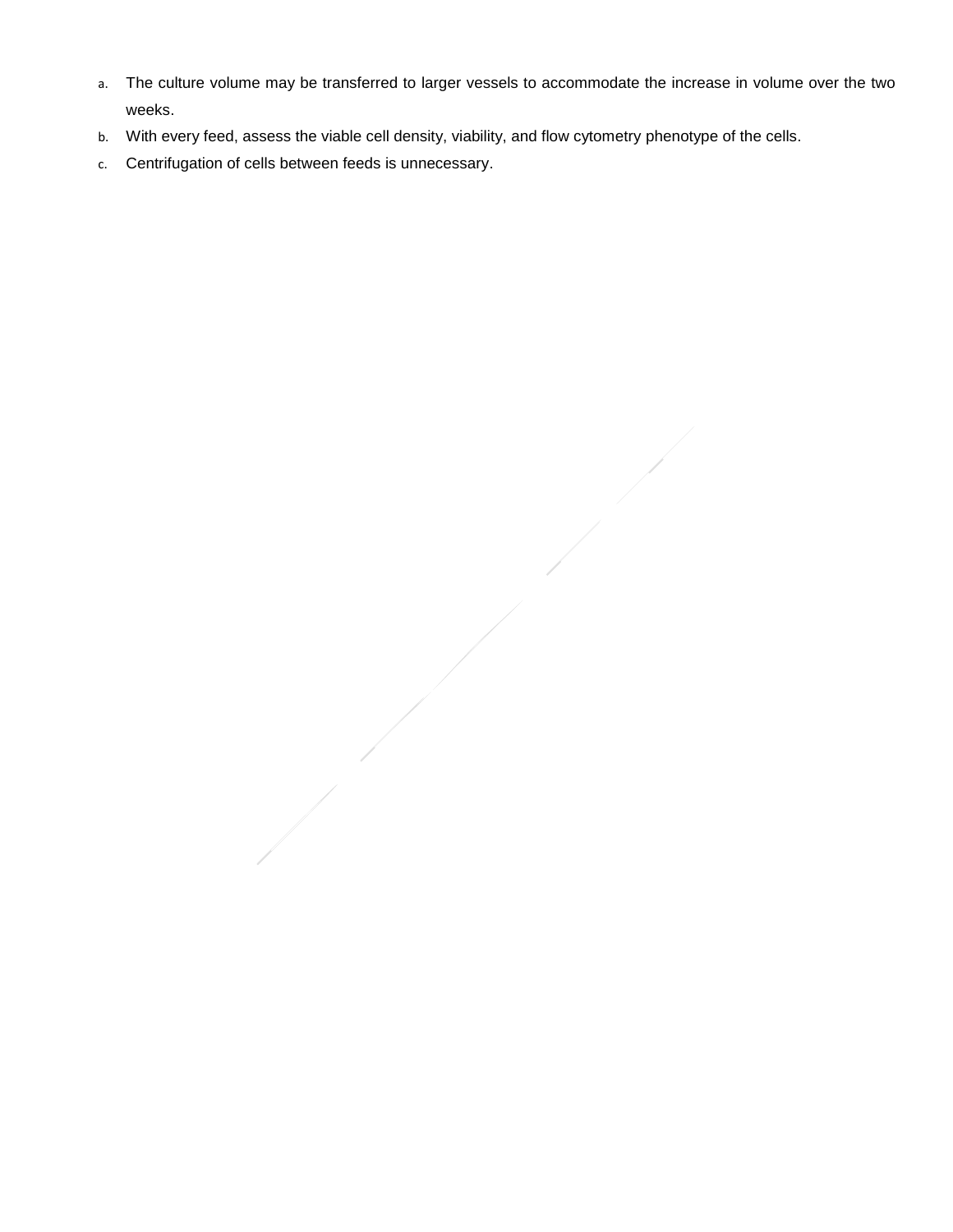





**Figure 2. PRIME-XV NK Cell CDM supplemented with IL-2 expands NKT cells in PBMC culture enriched for CD56<sup>+</sup> cells.**  PBMC cells were enriched for CD56<sup>+</sup> using magnetic cell sorting and cultured for 14 days in PRIME-XV NK Cell CDM supplemented with 1000 IU/mL rhIL-2. (A) Specific fold expansion of CD56<sup>+</sup>CD3<sup>+</sup> cells on days 7 and 14 of culture. (B) Cell type composition at day 14 of culture.